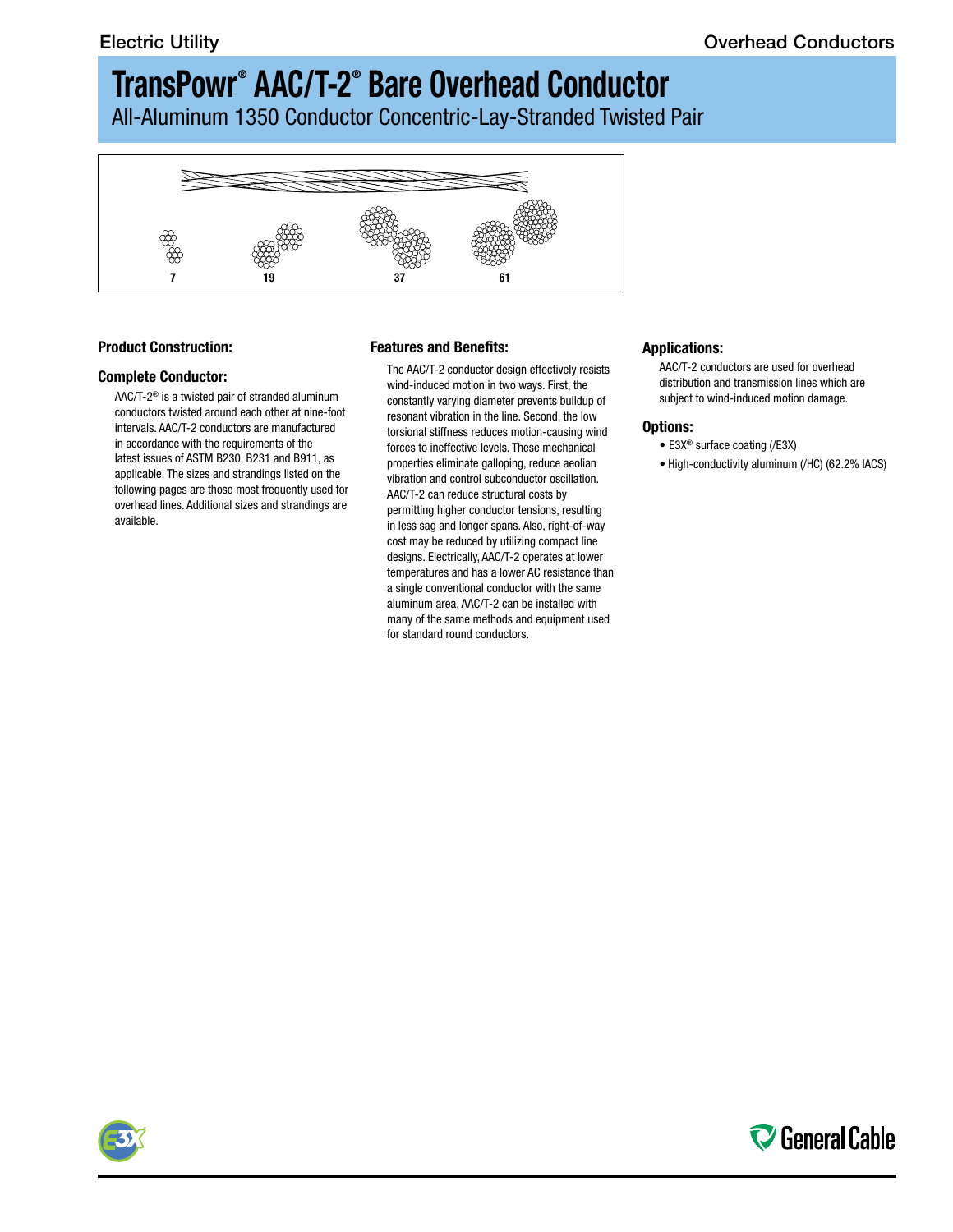5)

# **TransPowr ® AAC/T-2® Bare Overhead Conductor**

All-Aluminum 1350 Conductor Concentric-Lay-Stranded Twisted Pair

| AAC/T-2, CONCENTRIC-LAY-STRANDED (MECHANICAL PROPERTIES) |                                  |        |                                       |                                        |                                                   |               |                                 |                              |
|----------------------------------------------------------|----------------------------------|--------|---------------------------------------|----------------------------------------|---------------------------------------------------|---------------|---------------------------------|------------------------------|
|                                                          |                                  |        | <b>COMPONENT</b>                      |                                        |                                                   |               |                                 |                              |
| <b>CODE WORD</b>                                         | SIZE AWG OR kcmil   AWG OR kcmil |        | <b>STRANDING NO.</b><br>X DIA. INCHES | <b>OUTER AREA</b><br><b>SQ. INCHES</b> | OVERALL DIMENSIONS   EQUIV. DIA.<br><b>INCHES</b> | <b>INCHES</b> | APPROX. WEIGHT<br><b>LB/KFT</b> | <b>RATED STRENGTH</b><br>LBS |
| $T-2$ Lily                                               | 105.2                            | #3     | 7x0.0867                              | 0.0826                                 | $0.260 \times 0.520$                              | 0.426         | 98.0                            | 2180                         |
| T-2 Iris                                                 | 132.7                            | #2     | 7x0.0974                              | 0.1043                                 | 0.292 x 0.584                                     | 0.478         | 123.6                           | 2700                         |
| T-2 Pansy                                                | 167.4                            | #1     | 7x0.1093                              | 0.1314                                 | 0.328 x 0.656                                     | 0.537         | 155.7                           | 3280                         |
| T-2 Poppy                                                | 211.2                            | 1/0    | 7x0.1228                              | 0.1658                                 | 0.368 x 0.736                                     | 0.603         | 196.5                           | 3980                         |
| T-2 Aster                                                | 266.2                            | 2/0    | 7x0.1379                              | 0.2091                                 | 0.414 x 0.828                                     | 0.677         | 247.8                           | 5020                         |
| T-2 Phlox                                                | 335.6                            | 3/0    | 7x0.1548                              | 0.2635                                 | 0.464 x 0.928                                     | 0.760         | 312.3                           | 6070                         |
| T-2 Oxlip                                                | 423.2                            | 4/0    | 7x0.1739                              | 0.3325                                 | 0.522 x 1.044                                     | 0.854         | 394.1                           | 7660                         |
| T-2 Daisy                                                | 533.6                            | 266.8  | 7x0.1952                              | 0.4190                                 | 0.586 x 1.172                                     | 0.959         | 496.5                           | 9650                         |
| T-2 Laurel                                               | 533.6                            | 266.8  | 19x0.1185                             | 0.4191                                 | 0.592 x 1.184                                     | 0.970         | 498.8                           | 9940                         |
| $\vert$ T-2 Tulip                                        | 672.8                            | 336.4  | 19x0.1331                             | 0.5287                                 | 0.666 x 1.332                                     | 1.089         | 629.3                           | 12300                        |
| T-2 Daffodil                                             | 700.0                            | 350.0  | 19x0.1357                             | 0.5496                                 | 0.678 x 1.356                                     | 1.111         | 654.1                           | 12800                        |
| T-2 Canna                                                | 795.0                            | 397.5  | 19x0.1446                             | 0.6240                                 | $0.723 \times 1.446$                              | 1.184         | 742.7                           | 14200                        |
| T-2 Cosmos                                               | 954.0                            | 477.0  | 19x0.1584                             | 0.7488                                 | 0.792 x 1.584                                     | 1.297         | 891.3                           | 16700                        |
| T-2 Syringa                                              | 954.0                            | 477.0  | 37x0.1135                             | 0.7487                                 | 0.794 x 1.588                                     | 1.301         | 894.1                           | 17400                        |
| T-2 Zinnia                                               | 1000.0                           | 500.0  | 19x0.1622                             | 0.7852                                 | 0.811 x 1.622                                     | 1.328         | 934.5                           | 17500                        |
| T-2 Hyacinth                                             | 1000.0                           | 500.0  | 37x0.1162                             | 0.7848                                 | 0.813 x 1.626                                     | 1.332         | 937.1                           | 18200                        |
| T-2 Dahlia                                               | 1113.0                           | 556.5  | 19x0.1711                             | 0.8737                                 | 0.856 x 1.712                                     | 1.400         | 1040                            | 19500                        |
| T-2 Mistletoe                                            | 1113.0                           | 556.5  | 37x0.1226                             | 0.8736                                 | 0.858 x 1.716                                     | 1.405         | 1043                            | 19900                        |
| T-2 Day Lily                                             | 1192.0                           | 596.0  | 19x0.1771                             | 0.9361                                 | 0.886 x 1.772                                     | 1.450         | 1114                            | 20900                        |
| T-2 Meadowsweet                                          | 1200.0                           | 600.0  | 37x0.1273                             | 0.9418                                 | 0.891 x 1.782                                     | 1.459         | 1125                            | 21400                        |
| T-2 Orchid                                               | 1272.0                           | 636.0  | 37x0.1311                             | 0.9989                                 | 0.918 x 1.836                                     | 1.502         | 1193                            | 22700                        |
| T-2 Violet                                               | 1431.0                           | 715.5  | 37x0.1391                             | 1.1250                                 | 0.974 x 1.948                                     | 1.594         | 1343                            | 25600                        |
| T-2 Nasturtium                                           | 1431.0                           | 715.5  | 61x0.1083                             | 1.1240                                 | 0.975 x 1.950                                     | 1.596         | 1348                            | 26300                        |
| T-2 Petunia                                              | 1500.0                           | 750.0  | 37x0.1424                             | 1.1790                                 | 0.997 x 1.994                                     | 1.632         | 1407                            | 26300                        |
| T-2 Arbutus                                              | 1590.0                           | 795.0  | 37x0.1466                             | 1.2490                                 | 1.026 x 2.052                                     | 1.680         | 1492                            | 27800                        |
| T-2 Lilac                                                | 1590.0                           | 795.0  | 61x0.1142                             | 1.2500                                 | 1.028 x 2.056                                     | 1.683         | 1499                            | 28700                        |
| T-2 Fuchsia                                              | 1600.0                           | 800.0  | 37x0.1470                             | 1.2560                                 | 1.029 x 2.058                                     | 1.684         | 1500                            | 28000                        |
| T-2 Heliotrope                                           | 1600.0                           | 800.0  | 61x0.1145                             | 1.2560                                 | 1.031 x 2.062                                     | 1.687         | 1507                            | 28800                        |
| T-2 Anemone                                              | 1749.0                           | 874.5  | 37x0.1537                             | 1.3730                                 | 1.076 x 2.152                                     | 1.761         | 1640                            | 30000                        |
| T-2 Crocus                                               | 1749.0                           | 874.5  | 61x0.1197                             | 1.3730                                 | 1.077 x 2.154                                     | 1.764         | 1646                            | 31500                        |
| T-2 Magnolia                                             | 1908.0                           | 954.0  | 37x0.1606                             | 1.4990                                 | 1.124 x 2.248                                     | 1.840         | 1790                            | 32700                        |
| T-2 Goldenrod                                            | 1908.0                           | 954.0  | 61x0.1251                             | 1.5000                                 | 1.126 x 2.252                                     | 1.843         | 1798                            | 33700                        |
|                                                          |                                  |        |                                       |                                        |                                                   |               |                                 |                              |
| T-2 Camellia                                             | 2000.0                           | 1000.0 | 61x0.1280                             | 1.5700                                 | 1.152 x 2.304                                     | 1.886         | 1883                            | 35300                        |
| T-2 Bluebell                                             | 2067.0                           | 1033.5 | 37x0.1671                             | 1.6230                                 | 1.170 x 2.340                                     | 1.915         | 1938                            | 35400                        |
| T-2 Larkspur                                             | 2067.0                           | 1033.5 | 61x0.1302                             | 1.6240                                 | 1.172 x 2.344                                     | 1.918         | 1948                            | 36500                        |
| T-2 Marigold                                             | 2226.0                           | 1113.0 | 61x0.1351                             | 1.7490                                 | 1.216 x 2.432                                     | 1.990         | 2097                            | 39300                        |

Dimensions and weights not designated minimum or maximum are nominal values and subject to manufacturing tolerances. In this context, weight means mass.